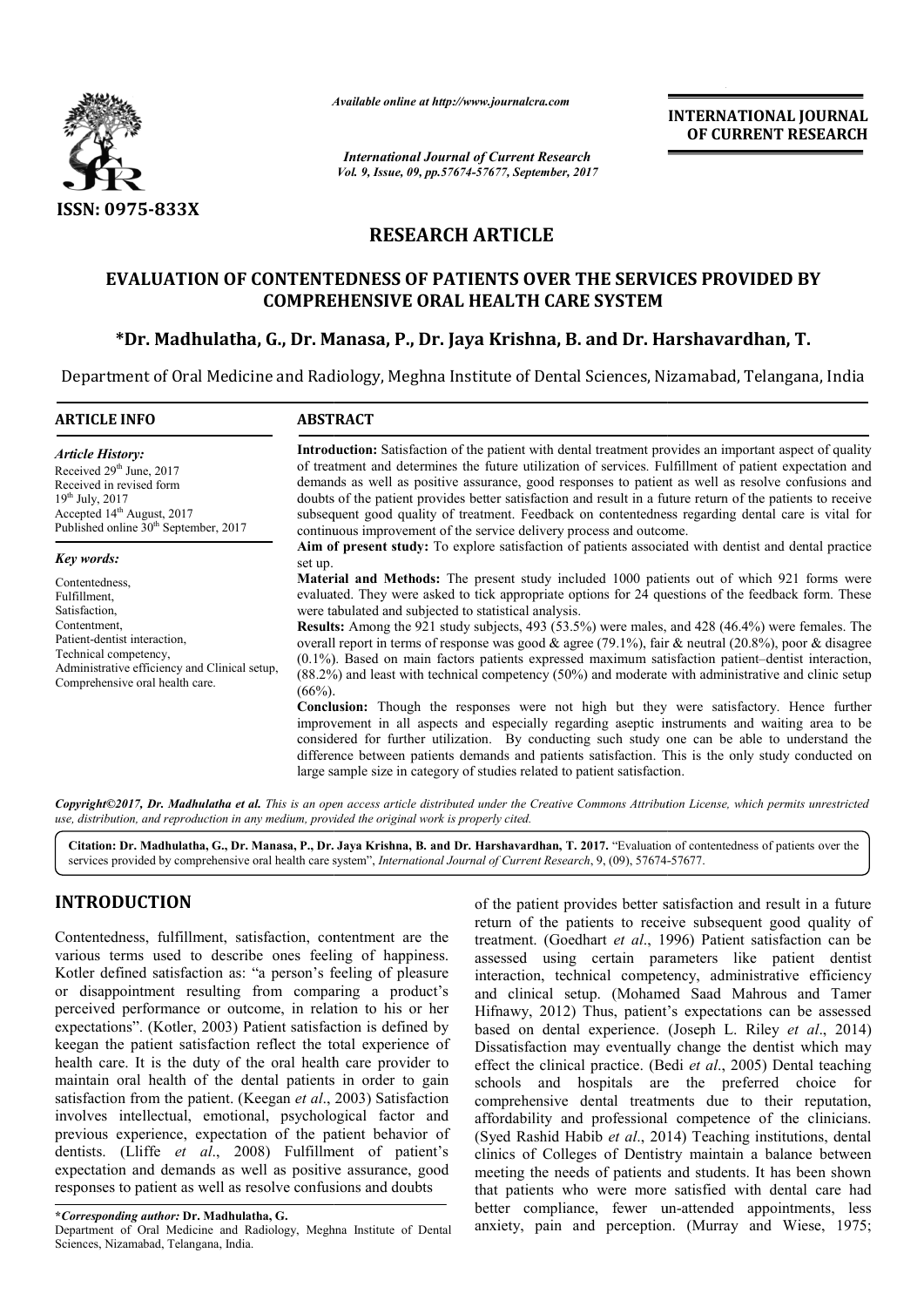Firestein, 1976) For the improvement of patient's satisfaction, the quality of dental treatment provided alone is not enough, environment, accessibility, basic sanitation waiting facilities provided in the hospital are also important. (Patient satisfaction with the dental services offered by a dental Hospital, 2014) Most of the studies have reported about patient satisfaction following dental treatment from dental training centers. However, studies regarding the patient satisfaction with comprehensive dental care are very few. Good communication between patient and dentist during clinical procedure scheduled appointments with less waiting time, clean equipment and environment would enhance the satisfactory levels of the patient. Therefore, information on patients' feedback and satisfaction is necessary to properly evaluate the outcome regarding service rendered. (Awliya Wedad, 2003) Patients seeks advices and gets reassured with their participation in discussion regarding diagnosis, treatment of choice, material to be used, thus the involvement and participation of patients in the management of their care, treatment panning significantly satisfy the patient. (Bowers and Lutz, 2000) Based on following factors such as patient– dentist interaction, technical competency, administrative efficiency and clinic setup, this study has been conducted to evaluate satisfaction of patients with dental services as the studies on patient satisfaction are very few in the region of Telangana hence following study was conducted to evaluate patient satisfaction using self administered questionnaire.

#### **Aim**

To examine the dentist's view of the patient's experience and concordance with the patient's rating of satisfaction by using specific 3 point response scale.

#### **Objectives**

To determine the satisfaction with dental care services among the dental patients based on Patient–dentist interaction, Technical competence, Administrative efficiency and clinical setup.

# **MATERIALS AND METHODS**

The study was conducted in Meghna Institute of Dental Sciences in department of Oral Medicine and Radiology. Study comprises of 1000 patients taken from the outpatient block. A questionnaire consisting of demographic details of patient and 24 questions divided into 3 sections was used. Both literate, illiterate and female and male aged from 18yrs and above who were willing for study were included in the study and informed consent was taken from the patient who had undergone the study. For illiterate patient attendant or internee helped to mark the questionnaire. Patients below 18yrs, Patients not coming to outpatient of college located in north telangana, those were physically challenged and mentally disabled and who did not finish their treatment plans were excluded from study.

#### **Study design**

A cross-sectional study by random sampling technique

# **Study area & population**

Out patients visited Meghna Institute of Dental Sciences, located in north Telangana of Telangana state. Sample size was about 921 patients out of 1000 for a period of 3 months. Patients from department of oral medicine were dispersed to their respective clinical department based on their chief complaint.

#### **Study instrument**

- A self-administered questionnaire was used to measure the patient satisfaction.
- The total of 24 closed-ended questions of 3 point scale were used. Items covered were
- Patient–dentist interaction, Technical competency, Administrative efficiency and clinical setup environment
- Questions about each patient's demographic data like age and sex were included.

#### **Study methodology**

After patients received their respective dental treatment based on their chief complaint they were introduced to the study, Informed consent was taken questionnaires were distributed then they were Collected and analyzed. Only completely filled questionnaire forms were considered for analysis.

The questionnaire conducted using 3-point response scale, where the items are scored as  $0 - \text{good } \& \text{ agree}, \quad 1 - \text{fair } \& \text{ }$ neutral, 2 – poor & disagree for three of the sections.

#### **Statistical analysis**

All the questions were evaluated, tablulated and Data were entered in Microsoft Excel, data was subjected to statistical evalution using (SPSS 21 version).

### **RESULTS**

Among the 921 study subjects, 493 (53.5%) were males, and 428 (46.4%) were females. All study subjects were aged 18 years and above. Patient satisfaction was measured according to three sections patient–dentist interaction (section1), technical competency (section2), administrative and clinic setup (section3). The overall report in terms of response was good & agree (79.1%), fair & neutral (20.8%), poor & disagree (0.1%). Based on main factors patients expressed maximum satisfaction patient–dentist interaction, (88.2%) and least with technical competency (50%) and moderate with administrative and clinic setup (66%). Table 1 shows patients agree that dentist was friendly (74%), was fairly responding for their complaint (52%) and only 3% of patients felt that they were not confident about the dentist. Table 2 shows patients expressed neutrality regarding their thorough examination (56%) of oral cavity and for other three questions agreement and neutrality expression was same. Table 3 shows patients moderately high neutrality for longer waiting time (63%) and for waiting area (52%). Over all patient has moderate to slightly high satisfaction for friendly nature of dentist and waiting time. Based on gender males 17/24(70.8%), expressed high satisfaction compared to females  $7/24(29.1\%)$ .

#### **DISCUSSION**

Evaluation of quality of rendering and maintaining of the oral health care is necessary and compulsory for all health services, in such assessment the participation of patients and their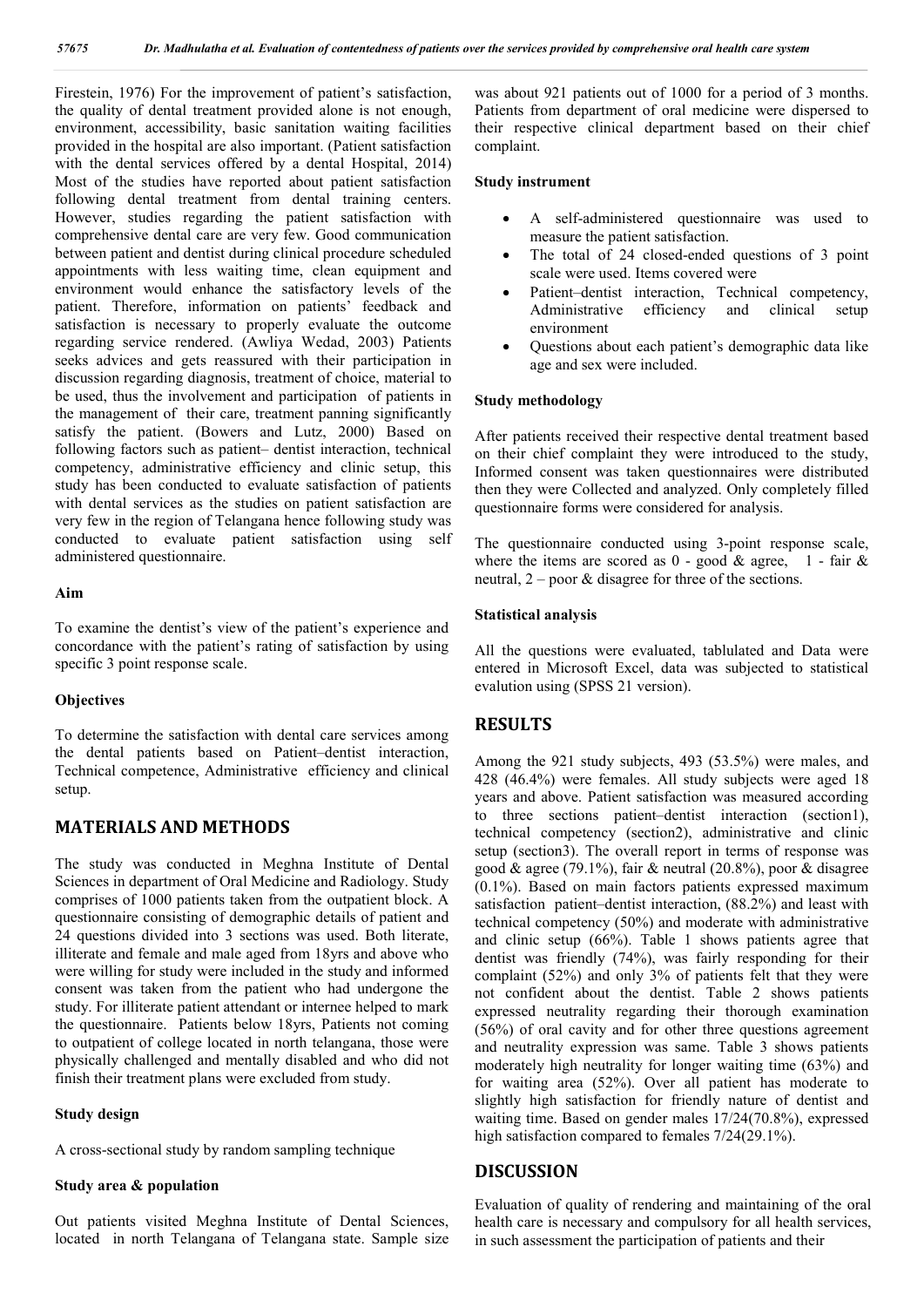| Item |                                                                                 | Good/Agree $N(\% )$ | Fair/neutral | Poor/disagree |
|------|---------------------------------------------------------------------------------|---------------------|--------------|---------------|
|      | Dentist was friendly with me                                                    | 685(74)             | 234(25)      | 2(0.2)        |
|      | Response of dentist for your dental complaint                                   | 433(47)             | 483(52)      | 5(.5)         |
| 3    | Explanation for your option for treatment                                       | 497(54)             | 411(45)      | 13(1.4)       |
| 4    | Explanation regarding treatment alternatives                                    | 462(50)             | 449(49)      | 10(1)         |
| 5    | Your involvement in the process of decision making regarding treatment          | 506(55)             | 406(44)      | 9(1)          |
| 6    | Dentist explained the procedures before start of treatment                      | 529(57)             | 380(41)      | 12(1.3)       |
|      | Dentist concern for your questions and worries                                  | 519(56)             | 385(42)      | 17(2)         |
| 8    | Dentist response for discomfort felt by you like pain                           | 498(54)             | 393(43)      | 30(3)         |
| 9    | Dentist facial's expression during treatment                                    | 502(54)             | 398(43)      | 21(2.2)       |
| 10   | Dentist gave me advices after treatment                                         | 505(55)             | 402(44)      | 14(1.5)       |
| 11   | Dentist did not criticise your oral condition                                   | 445(48)             | 458(50)      | 18(2)         |
| 12   | Friendliness and competence of dental chair assistant                           | 512(55)             | 388(42)      | 21(2)         |
| 13   | Team work shown by dental staff                                                 | 477(52)             | 423(46)      | 21(2)         |
| 14   | Degree to which the dentist talked with you using language you could understand | 507(55)             | 395(43)      | 19(2)         |
| 15   | Experience for treatment rendered to you                                        | 494(54)             | 409(44)      | 18(2)         |
| 16   | Amount of time the dentist spent with you                                       | 424(46)             | 475(51)      | 22(2.3)       |
|      | Your confidence in the dentist                                                  | 472(51)             | 421(46)      | 28(3)         |

#### **Table 1. Participants' satisfaction on patient–dentist interaction (number & %) of scores**

**Table 2. Participants' satisfaction with technical competency (number & %) of scores**

|    | Item                                                                 | Agree   | Neutral | Disagree |
|----|----------------------------------------------------------------------|---------|---------|----------|
|    | Treatment offered was not painful                                    | 452(49) | 423(46) | 46(5)    |
| 19 | Thorough dental examination                                          | 378(41) | 516(56) | 26(3)    |
| 20 | Dental instrument used were sterilized & clean                       | 428(46) | 425(46) | 68(7)    |
|    | My dental treatment was completed efficiently and in a timely manner | 420(46) | 453(49) | 47(5)    |

**Table 3. Participants' satisfaction with administrative efficiency and clinical setup environment**

| Item |                                                     | Agree   | Neutral | Disagree |
|------|-----------------------------------------------------|---------|---------|----------|
| 22   | Working hours of the hospital were suitable for me  | 467(50) | 387(42) | 67(7)    |
| 23   | I did not wait for long time to have an appointment | 249(27) | 581(63) | 91(10)   |
| 24   | Comfortable waiting area                            | 331(36) | 483(52) | 106(11)  |

#### **Environment (number & %) of scores**

| Item |                                                     | Agree   | Neutral | Disagree |
|------|-----------------------------------------------------|---------|---------|----------|
| 22   | Working hours of the hospital were suitable for me  | 467(50) | 387(42) | 67(7)    |
| 23   | I did not wait for long time to have an appointment | 249(27) | 581(63) | 91(10)   |
| 24   | Comfortable waiting area                            | 331(36) | 483(52) | 106(11)  |

experience as well as their review pays important role. (Gurdal *et al*., 2000) The questionnaire tries to measure the level of patient satisfaction and quality of dental health care. Present study showed satisfaction with oral healthcare was moderate to high, which is in harmony with many other studies. (Sitzia, 1999; Skaret *et al*., 2005) This is the only study conducted on large sample size in category of studies related to patient satisfaction.

#### **For patient dentist interaction**

The average percent mean score (79.1  $& 20.8\%$ ), although this is considered high, reported by Bedi *et al*. (89%), Mohamed Saad Mahrous, and Tamer Hifnawy (79.8%) but better than the satisfaction response reported by Othamn and Abdel-razal (61.7%). Patients were satisfied maximum with the interaction with dentist by 88.2% though it was high but less than by Mohamed Saad Mahrous, and Tamer Hifnawy 98.1%. Satisfaction through Explanation of procedure before treatment was about 54% which is less than Mohamed Saad Mahrous, and Tamer Hifnawy and greater than Othamn and Abdel-razal which was very much lower than study done by nagappan, joseph(93.8%) and Hashim in Emirate of Ajman (2005). (Hashim, 2005) Explaining regarding procedure thoroughly and time spend spent with patient by dentist in reassuring them with no criticism would further more improve the scores as they build gap between patient and dentist.

#### **For technical competency**

Least satisfaction was on sterilization which is in accordance with Boswell and Awliya where as 87% patients felt comfortable in the study conducted by Mohamed Saad Mahrous, and Tamer Hifnawy (Awliya Wedad, 2003) painless procedures done under clean environment and efficiently timed further help in good returns from patient to dentist.

#### **For efficiency of administration & clinical support**

There was slight dissatisfaction regarding waiting area which is same as that of Fellani Danasra Dewi, Grita Sudjana, Yevis Marty Oesman and contrary to thestudy of Mohamed Saad Mahrous and Tamer Hifnawy (Fellani Danasra Dewi *et al*., 2011). Javed Y patel felt that long waiting hours might be reason for dissatisfaction which in contrary to present study where patients are neutral for waiting time (Javid Y Patel, 2014). Further appointment times and waiting areas should be properly scheduled for future follow up.

#### **Conclusion**

Evaluation of patients satisfaction should be done regularly by the comprehensive oral health care providers or the hospitals by conducting such survey for the purpose of continuous improvement. The primary finding of this study was that